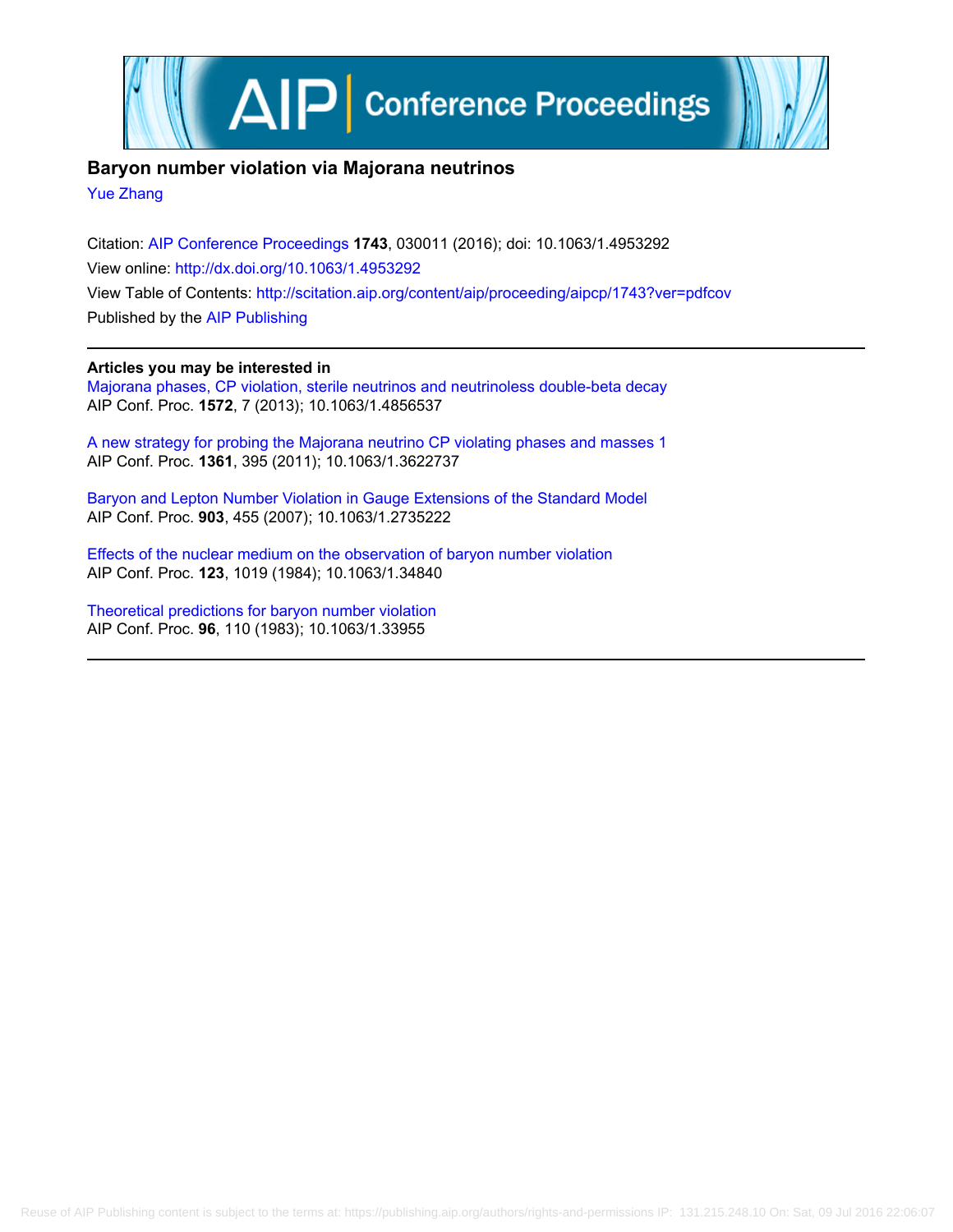# Baryon Number Violation via Majorana Neutrinos

Yue Zhang

*Walter Burke Institute for Theoretical Physics, California Institute of Technology, Pasadena, CA 91125*

yuezhang@theory.caltech.edu

Abstract. We propose and investigate a novel, minimal, and experimentally testable framework for baryo- genesis, dubbed dexiogenesis, using baryon number violating effective interactions of right-handed Majorana neutrinos responsible for the seesaw mechanism. The distinct LHC signature of our framework is same-sign top quark final states, possibly originating from displaced vertices. The region of parameters relevant for LHC phenomenology can also yield concomitant signals in nucleon decay experiments. We provide a simple ultraviolet origin for our effective operators, by adding a color-triplet scalar, which could ultimately arise from a grand unified theory.

### INTRODUCTION

Baryon and lepton numbers are the global symmetries of the standard model (SM) at low temperature. It is commonly believed that global symmetries cannot be exact. Thus it is a natural question to ask and test experimentally to what extent are these conserved quantum numbers.

There are also good reasons to consider models that violates baryon and lepton numbers. The violation of baryon number could be the origin of the cosmic matter-anti-matter asymmetry [1], and lepton number violation might explain the non-zero neutrino masses [2]. Given a theory that achieves either of this, one would then ask what are the other consequences that can be probed experimentally. One of most discussed framework is grand unified theory [5], where both baryon and lepton numbers are spontaneously broken at high very scale, and usually leads to nucleon decays. There are also the partial unification theories like the Pati-Salam model [3] or left-right symmetric model [4], where baryon and/or lepton could be broken at lower (TeV–PeV) scale and leads to phenomena like neutrino-anti-neutron oscillation and lepton number violating processes [6, 7] that may be accessible in present and future laboratories. Models that gauge only  $U(1)_B$  and  $U(1)_L$  are simpler and have also been studied [8].

In this talk based on [9], we take a different point of view. While the more unified frameworks are nice looking , their structures have to be discovered in order. At any stage, for processes involving light particles that are discovered first, it is convenient to use the effective language by including higher dimensional operators. More generally, without postulating a priori the requirement to unify (which is not known to be the law of nature or not), it is possible to use the effective language to cover more scenarios of B and L violation.

As the starting point, we will consider the type I seesaw mechanism that gives Majorana to the active neutrinos. The Lagrangian is

$$
\mathcal{L} = \mathcal{L}_{\text{SM}} + \frac{1}{2} i \bar{N}_a \gamma \cdot \partial N_a - \frac{1}{2} M_a N_a N_a + y_{ia} \bar{L}_i (i\sigma_2) H^* N_a + \text{h.c.} \,, \tag{1}
$$

where  $N_a$  are the right-handed neutrinos,  $a = 1, 2, L_i$  are the SM lepton doublets,  $i = 1, 2, 3$ . The active neutrino masses are generated after electroweak symmetry breaking,  $m_v = -v^2 y M^{-1} y^T$ . Neutrino oscillation experiments in<br>together with cosmology have set the mass scale of the active peutrinos to be of order  $\sim 0.1$  eV. There ar together with cosmology have set the mass scale of the active neutrinos to be of order <sup>∼</sup> <sup>0</sup>.1 eV. There are two sets of parameters in the type I seesaw model, one is the right-handed neutrino mass, the other is the neutrino Yukawa coupling. One popular option is to have *y* ∼ 1 so that  $M \sim O(10^{14})$  GeV is close to the unification scale. However, such heavy right-handed neutrinos make themselves hard to probe in laboratories today.

We are mostly interested in the case where right-handed neutrino masses lie around the electroweak scale. In this case, the Yukawa coupling typically has to be tiny,  $y \sim O(10^{-6})$ , in order to make up the correct active neutrino

Published by AIP Publishing. 978-0-7354-1400-6/\$30.00

*CETUP\* 2015 – Workshop on Dark Matter, Neutrino Physics and Astrophysics and PPC 2015 – IXth International Conference on Interconnections between Particle Physics and Cosmology* AIP Conf. Proc. 1743, 030011-1–030011-6; doi: 10.1063/1.4953292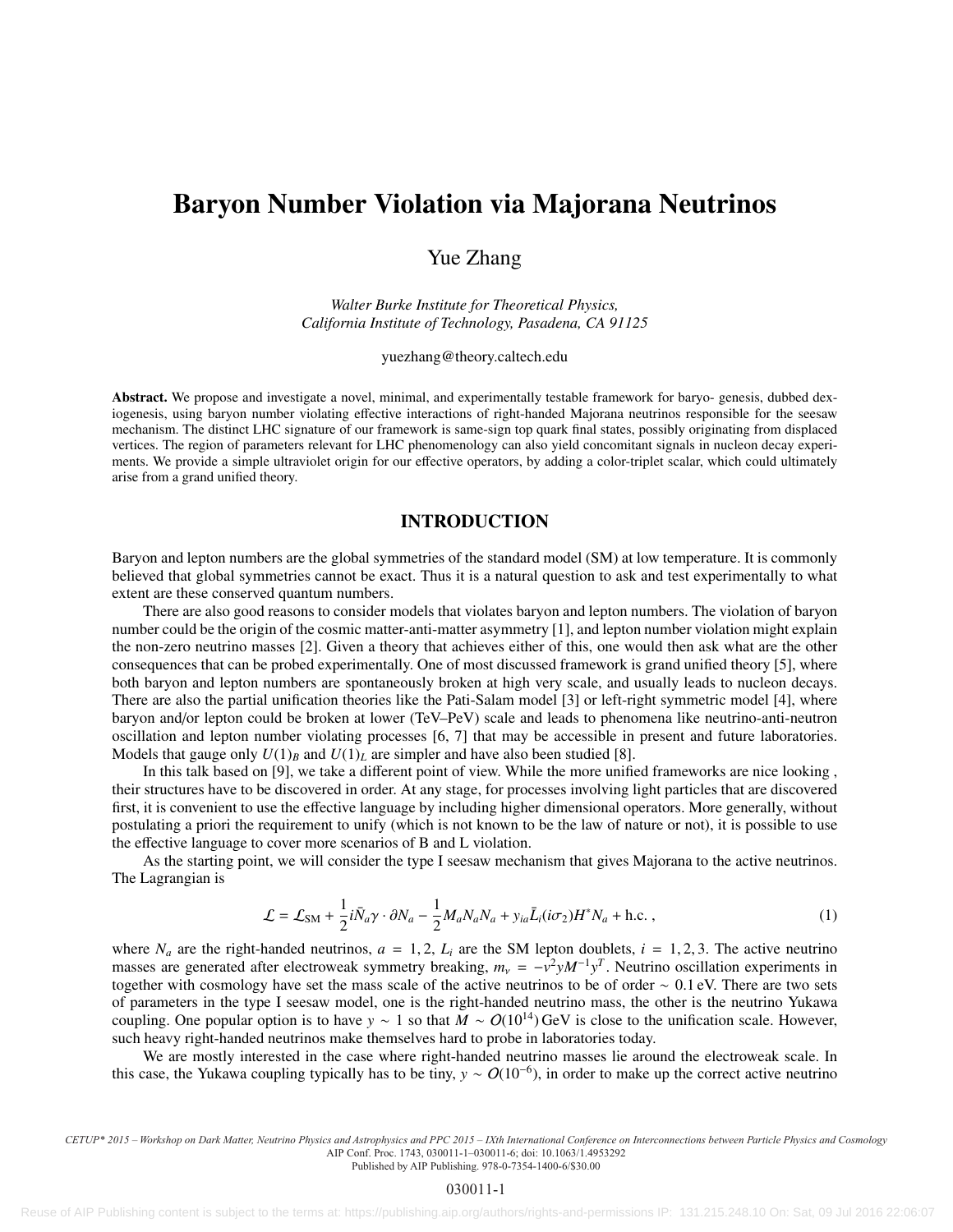masses. As a result, the mixing between the right-handed and active neutrinos is also of order  $\theta_{N_v} \sim O(10^{-6})$ . Probing seesaw mechanism involves probing the Majorana nature of right-handed neutrinos. The small mixing m seesaw mechanism involves probing the Majorana nature of right-handed neutrinos, The small mixing makes the task challenging, simply because the right-handed neutrinos are too weakly coupled to SM particles, so the cross section of producing them is too small. There are several ways out in order to make lepton number violation via righthanded neutrinos accessible in laboratories, especially at colliders. One elegant solution is provided by the left-right symmetric model, where the seesaw mechanism was born. The left-right model contains a new right-handed current interaction for the right-handed neutrinos [6]. If the gauge boson  $(W_R^{\pm})$  associated with this new current interaction has mass of order TeV scale, it could be produced at the Large Hadron Collider (LHC), and the subsequent decay serves as a new production channel of the right-handed neutrinos. Another sometimes discussed scenario is to stick to the type I seesaw setup but fine-tune the neutrino Yukawa couplings to be much larger than 10−<sup>6</sup> [10, 11]. This helps to boost the production of right-handed neutrinos in the  $W^{(*)} \to N\ell$  channel, and is shown to be possible with more than one generation of neutrinos [12, 13]. However, in order to test the seesaw mechanism (the inverse problem), one still has to measure the Yukawa coupling and reach the uncertainty at 10<sup>-6</sup> level, no matter how large the Yukawa is.

The general lesson we learn from the above considerations is that the TeV right-handed neutrinos for the seesaw mechanism are very weakly coupled to SM particles. In our opinion, this also implies that the physics of right-handed neutrinos is very sensitive to any higher dimensional operators generated by new physics if its scale is sufficiently low.

We will investigate a scenario which is a simple step beyond the type I seesaw model and includes baryon number violating dimension 6 effective operators involving the right-handed neutrinos and SM particles (in additional to those involving SM particle only [14])

$$
\delta \mathcal{L}_{BV} = \frac{\lambda_a^{ijk}}{\Lambda^2} [N_a u_i d_j d_k]_R + \frac{\kappa_a^{ilm}}{\Lambda^2} [N_a d_i]_R [Q_l Q_m]_L + \text{h.c.}\,,\tag{2}
$$

where *i*, *j*, *k* are family numbers of right-handed quark mass eigenstates and *l*, *m* enumerate left-handed quark genera*tions.* Here,  $\lambda_d^{ijk}$  and  $\kappa_d^{ilm}$  are generally complex constants determined by the ultraviolet theory. These operators could arise from grand unified theories. They are the lowest dimensional operators that allow RHNs arise from grand unified theories. They are the lowest dimensional operators that allow RHNs to couple to baryon number directly. We will be interested the cutoff scale not far above a TeV scale so that the new interaction can have an impact on the right-handed neutrino production at the LHC. For a partial list of other works whose subjects have some overlap with that of this letter, see, for example, Refs. [15, 16, 17, 18].

### PROTON DECAY

The interaction (2) itself could lead to proton decay if the right-handed neutrinos are lighter than GeV [19]. For heavy right-handed neutrinos, the sum of (1) and (2) can lead to nucleon decay. It is worth noticing that the constraints on  $right$ -handed quarks,  $\frac{d^{i,k}}{dt}$  /Λ<sup>2</sup> and  $\frac{d^{i,m}}{dt}$  /Λ<sup>2</sup> are flavor dependent. The least constrained operator is the one involving only third generation ont-handed quarks

$$
\lambda_a \frac{\left[\bar{N}_a^c P_R b\right] \left[\bar{t}^c P_R b\right]}{\Lambda^2},\tag{3}
$$

which originates from the first term in Eq. (2), with explicit spinor contractions. The operators containing left-handed fields are always more constrained because mass diagonalization will inevitably introduce first generation quarks.



FIGURE 1. One of the leading diagrams that yield proton decay.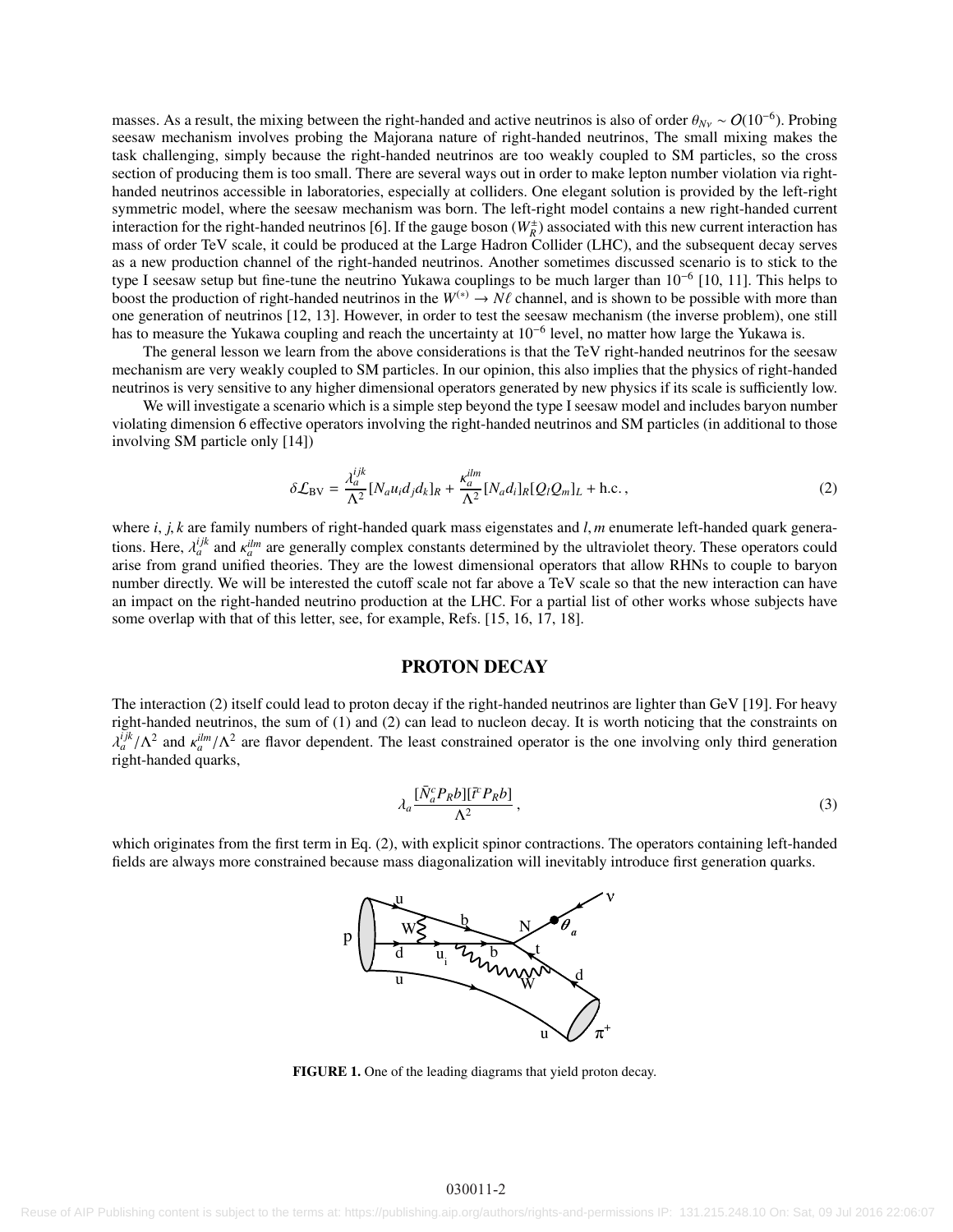Next we study the constraint on the operator Eq. (3) from proton decay. While it does not contain light quarks, quantum loop corrections can induce nucleon decay via these baryon number violating interactions. Fig. 1 provides a sample two-loop diagram that mediates such processes. The corresponding proton decay rate is,

$$
\Gamma(p \to \pi^+ \nu) = \frac{(1 + g_A)^2 \alpha^2 m_p}{32\pi f_\pi^2} |\xi|^2 \,,\tag{4}
$$

where  $g_A = 1.27$  is the nucleon axial charge,  $f_\pi = 131 \text{ MeV}$  is pion decay constant, and we have used the result of lattice calculations [20] for the form factor  $\alpha \approx -0.01125 \,\text{GeV}^3$ . The factor

$$
\xi \approx \frac{\Lambda_{qcd} G_F^2 m_t m_b^2 V_{td}^2 V_{ub}^* V_{tb}^*}{(16\pi^2)^2 \Lambda^2} \lambda_a \theta_a \,, \tag{5}
$$

is the Wilson coefficient from estimating the two-loop diagram in Fig. 1. The angle  $\theta_a$  is the mixing between  $N_a$  and the SM active neutrinos. The hadronic mass scale Λ*qcd* ≈ 200 MeV must be introduced under a symmetry argument. The operator we started with is  $[\bar{N}_a^c P_R b][\bar{t}^c P_R b]$ , and after the *W*-loop dressing as in Fig. 1, the operator for proton decay turns out to be  $[\bar{N}_a^c P_R d][\bar{u}^c P_L d]$  (which is the radiatively generated  $NdQ\bar{Q}$  operator mentioned earlier). The fact that one of the downs quark is still right-handed implies an external (constituent) quark mass insertion, ∼ Λ*qcd*.

The resulting proton decay life time is

$$
\tau(p \to \pi^+ \nu) \approx 2.5 \times 10^{32} \text{ yr} \left(\frac{\Lambda/\sqrt{\lambda_a}}{1.5 \text{ TeV}}\right)^4 \left(\frac{\theta_a}{10^{-6}}\right)^{-2} \,. \tag{6}
$$

The current experimental lower limit on the  $p \to \pi^+ \nu$  decay channel is  $1.6 \times 10^{31}$  yr [21]. Hence, the above lifetime (6) is not far from the current limit and in the region of parameters considered in our work, can (6) is not far from the current limit and, in the region of parameters considered in our work, can be within the reach of future nucleon decay experiments [22, 23].

### DEXIOGENESIS

We notice that the baryon number violating interaction of right-handed neutrinos allow for direct generation of a baryon number asymmetry through RHN decays in the early Universe, which we dub *dexiogenesis* (dexios: Greek for the right hand). This is in contrast to canonical leptogenesis [24] where the lepton asymmetry needs to be further processed into baryon number through electroweak sphalerons [25]. All the necessary ingredients encoded in Sakharov's conditions [1] can be satisfied here for baryogenesis: *(i)* these interactions are manifestly baryon number violating, *(ii)* their complex coefficients provide a source of CP violation, and *(iii)* if the Universe has a low reheat temperature  $T_{\text{RH}} \ll M_a$ , then the  $N_a$  will decay out of equilibrium. This mechanism, dexiogenesis, allows  $T_{\text{RH}} \ll 100$  GeV, since the baryon asymmetry is directly generated and hence electroweak sphalerons do not need to be active footnoteThe coupling between a new fermion *X* and the *udd* operator has been discussed in several dark matter models [19, 30, 31].. Let  $N_1$  be the lighter of the two RHNs in our setup. Then, the interference of the tree and the 2-loop diagrams in Fig. 2 will lead to a baryon asymmetry

$$
\epsilon \equiv \frac{\Gamma(N_1 \to tbb) - \Gamma(N_1 \to t\bar{b}\bar{b})}{2\Gamma_{N_1}},\tag{7}
$$

where the width of  $N_1$  is given by  $\Gamma_{N_1} = \frac{|\lambda_1|^2 M_1^5}{1024\pi^3 \Lambda^4} F(m_t^2/M_1^2)$ , with  $F(x) = 1 - 8x - 12x^2 \log x + 8x^3 - x^4$ .<br>In the presence of the higher dimensional operator Eq. (3) with a TeV scale cutoff. N. decay i

In the presence of the higher dimensional operator Eq. (3) with a TeV scale cutoff, *N*<sup>1</sup> decay induced by neutrino Yukawa interactions is subdominant, for values of *M*<sup>1</sup> near the weak scale. Given a realistic seesaw mechanism for rukawa interactions is subdominant, for values of  $M_1$  hear the SM active neutrino masses, in general we have  $y_N^a \leq 10^{-6} \sqrt{10^{-6}}$  $M_1/(200 \text{ GeV})$  in the absence of fine tuning [32]. The  $10^{-12}$  GeV/ $\frac{(3a-110^{-6})^2}{2}$  [*M*,  $/(200 \text{ GeV})$ ]. We find that induced  $N_1 \rightarrow W\ell$  decay rate is then estimated to be  $\Gamma_{N_1\rightarrow W\ell} \leq 10^{-12} \text{ GeV} (y_{N}^a/10^{-6})^2 [M_1/(200 \text{ GeV})]$ . We find that, for *M*<sub>1</sub> of a few hundred GeV and  $\Lambda/\sqrt{\lambda_1} \le 50$  TeV, that rate is smaller than the baryonic decay rate.<br>The baryon asymmetry can be conveniently obtained using the unitarity cut method [33]

The baryon asymmetry can be conveniently obtained using the unitarity cut method [33]

$$
\epsilon = \frac{\operatorname{Im}(\lambda_1^2 \lambda_2^{*2})}{3072\pi^3 |\lambda_1|^2} \left(\frac{M_1}{\Lambda}\right)^4 \frac{M_1 M_2}{(M_2^2 - M_1^2)}.
$$
\n(8)

#### 030011-3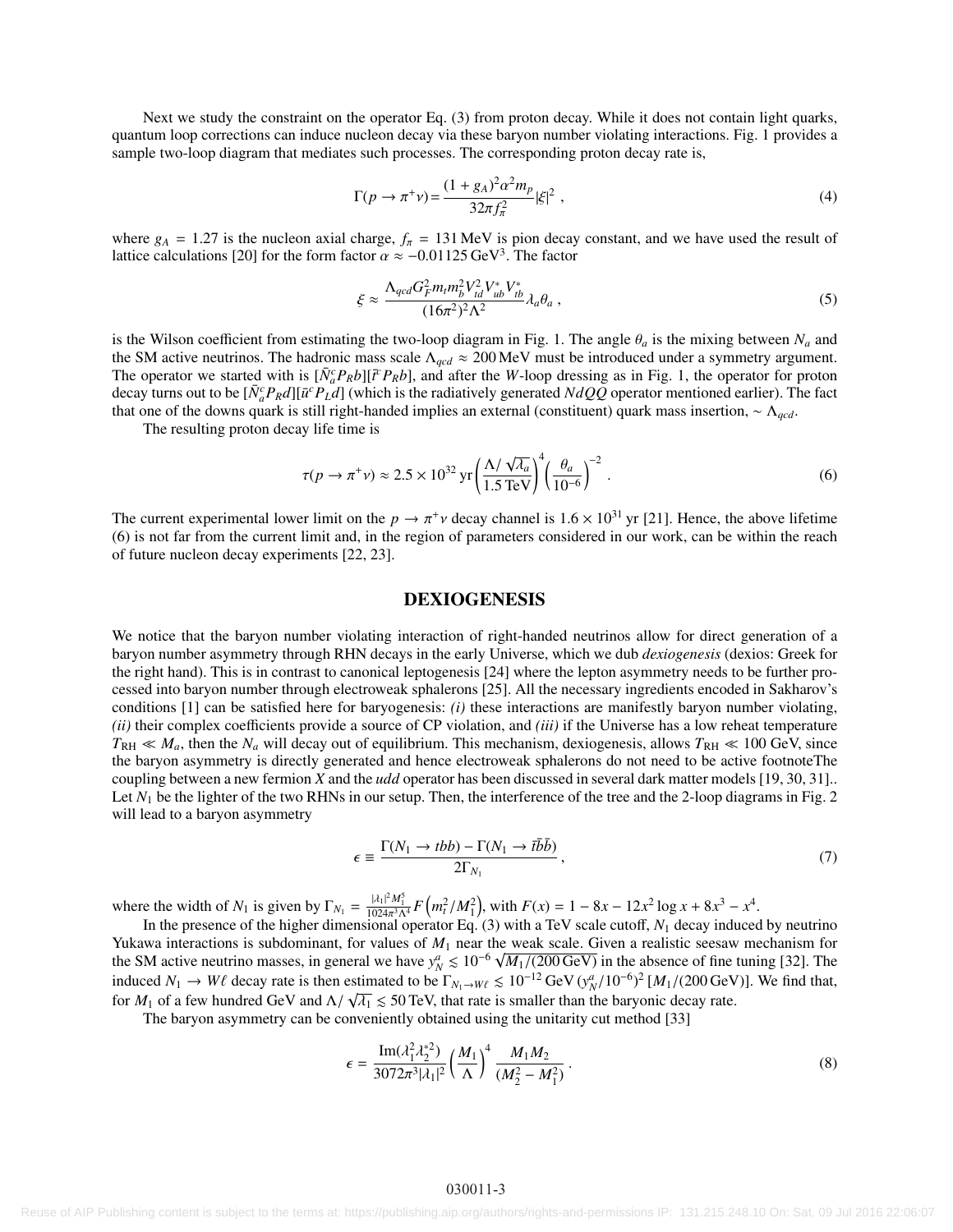

FIGURE 2. Tree and two-loop diagrams for dexiogenesis.

The relation between the above asymmetry and the baryon number to entropy ratio  $\eta = n_B/s \sim 10^{-10}$  [21] depends on the non-thermal production mechanism for  $N_1$ , but it can plausibly be  $\eta \sim \epsilon/100$ . For example, let us assume that a heavy modulus, such as an inflaton, decays equally into radiation and  $N_1$ , which promptly decays. We will take the reheat temperature to be  $T_{\rm RH} \sim 1$  GeV. Then, one can estimate  $\eta \sim \epsilon/g^*$  where  $g^* \sim 100$  is the number of relativistic degrees of freedom at  $T_{\rm BH}$ . Alternatively if the modulus decays exclusively into relativistic degrees of freedom at  $T_{\rm RH}$ . Alternatively, if the modulus decays exclusively into  $N_1$ , and it is the decay of *N*<sub>1</sub> that reheats the Universe, we end up with  $\eta \sim \epsilon T_{\text{RH}}/M_1$ , which for  $M_1 \sim 100$  GeV, again yields  $\eta \sim \epsilon/100$ . Hence, for  $M_1 \sim M_2$  and  $\lambda_a \sim 1$ , we typically require  $M_1/\Lambda \ge 0.1$ . Consequently, for  $M_1 \le 1$  TeV, relevant for collider phenomenology, the cutoff scale must be sufficiently low,  $\Lambda \leq 10$  TeV. Let us then examine the experimental constraints on Λ.

### COLLIDER SIGNATURES

An immediate consequence of Eq. (3) is the possible production of same-sign top quarks at the LHC and future hadron colliders, due to the Majorana nature of RHNs (see the left panel of Fig. 3). In this process, the RHN *N<sup>a</sup>* and a top quark are first produced, and then *N<sup>a</sup>* decays into another top quark and two bottom quarks. Because it is a Majorana particle, an on-shell  $N_a$  is equally likely to decay into *tbb* or  $\bar{t}b\bar{b}$  final states. The violation of baryon number is manifested in terms of the violation of top quark number (by two units). The sign of the top quark can be inferred from its leptonic decay. For a RHN with a few hundred GeV mass and the effective cutoff scale  $\Lambda/\sqrt{\lambda_a}$  of a few TeV,<br>we find that the cross section for this process can be as large as  $\sim 0.3$  fb in the LHC Run-H at 13 we find that the cross section for this process can be as large as <sup>∼</sup> <sup>0</sup>.3 fb in the LHC Run-II at 13 TeV. The main background for this signal is from  $t\bar{t}b\bar{b}$  final states with the lepton charge from a top quark decay misidentified, which is suppressed by the small misidentification rate [34]. In Table 1, we list the leading order cross sections of our signal for several sample mass values of RHNs. These points have not been excluded by the existing LHC data. For example, with  $M_a = 200$  GeV and  $\Lambda/\sqrt{\lambda_a} = 1.5$  TeV, the cross section at 8 TeV is 0.07 fb, which implies only 1-2 events given<br>the existing integrated luminosity  $\sim 27$  fb<sup>-1</sup> and is further suppressed by top quark leptonic bran the existing integrated luminosity  $\sim 27$  fb<sup>-1</sup>, and is further suppressed by top quark leptonic branching ratio.

TABLE 1. Same-sign top quark production cross section, at the 13 TeV LHC, via a Majorana RHN and the contact operators in Eq.  $(3)$ . The cutoff scale is fixed to be  $\Lambda / \sqrt{\lambda_a} = 1.5$  TeV.

| $\sigma(pp \to tN \to ttbb)$ |  |                                                       |                                             |       |  |  |
|------------------------------|--|-------------------------------------------------------|---------------------------------------------|-------|--|--|
| $M_{a}$                      |  | $200 \text{ GeV}$ $500 \text{ GeV}$ $800 \text{ GeV}$ |                                             | 1 TeV |  |  |
| $\sqrt{s}$ = 13 TeV 0.34 fb  |  | $0.16$ fb                                             | $8 \times 10^{-2}$ fb $5 \times 10^{-2}$ fb |       |  |  |

Following the same logic as introducing RHNs to make the SM renormalizable, we now discuss a UV completion that generates the effective operator Eq. (3). Given a TeV scale cutoff, it is possible to directly probe the heavy particles in such a model in LHC Run-II and future hadron colliders. The model is an extension of the SM that contains a colortriplet scalar, *T*, with quantum numbers  $(\bar{3}, 1, 1/3)$ . The corresponding Lagrangian is

$$
\mathcal{L}_{\text{UV}} = f_a T \bar{N}_a^c P_R b + f' T^* \bar{r} P_R b + M_T^2 |T|^2 \,. \tag{9}
$$

In fact, this is the simplest model that yields the flavor and color structures of the effective operators in Eq. (3), after integrating out the color-triplet scalar *T*, corresponding to a cutoff  $\lambda_a/\Lambda^2 \equiv f_a f'/M_T^2$ . The TeV scale cutoff as<br>discussed above can be naturally obtained for  $M_\pi \sim T$ eV and  $f f' \sim O(1)$ . We note that in the abov discussed above can be naturally obtained for  $M_T \sim TeV$  and  $f_a f' \sim O(1)$ . We note that in the above UV model, it is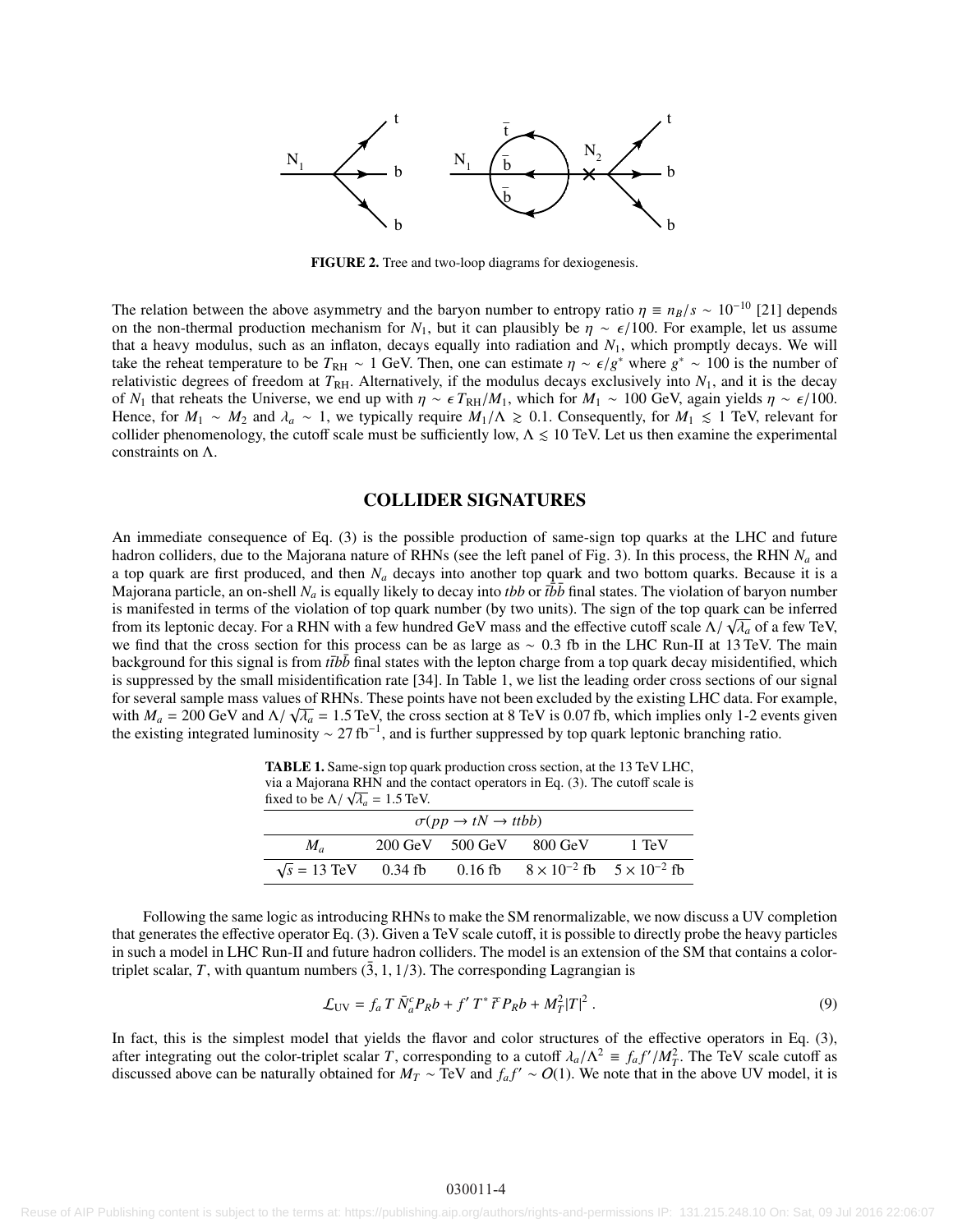

FIGURE 3. Feynman diagrams for same-sign top quark events that can happen at hadron colliders, using the Majorana nature of RHNs and the baryonic interactions of Eq. (3). Left:  $pp \rightarrow tN$  production via the contact operator Eq. (3), followed by the decay *N* → *tbb*. **Right:** process in the UV complete model, pair production of color-triplet scalars *T*,  $T^*$ , and followed by  $T \to N\bar{b}$ ,  $T^* \to Nh$  and  $N \to thb$  (via virtual *T* in parentheses). Baryon number and top quark  $T^* \to Nb$ , and  $N \to tbb$  (via virtual *T* in parentheses). Baryon number and top quark number are broken when both RHNs decay into top quarks using a Majorana mass insertion.

possible to have baryogenesis through the decays of the *T* particle [28]. We will not further explore such a possibility in this work. The introduction of the scalar *T* could offer richer phenomenology at colliders. If light enough, *T*, *T*<sup>\*</sup> can<br>be pair produced at hadron colliders. Each triplet will first decay into  $N + h$  which is then be pair produced at hadron colliders. Each triplet will first decay into  $N + b$ , which is then followed by subsequent decay  $N \rightarrow t b b$  via a virtual *T*. The above chain of processes are represented by the diagram in the right panel of Fig. 3. These together result in same-sign top quark final states with many *b*-jets. In Table 2, we give the leading-order QCD cross section for the *T*, *T*<sup>\*</sup> pair production at the 13 TeV LHC and a 100 TeV proton-proton collider, calculated with MadGraph [35] with MadGraph [35].

**TABLE 2.** Pair production cross sections of  $T$ ,  $T^*$  via strong interaction at the 13 and 100 TeV proton-proton colliders the 13 and 100 TeV proton-proton colliders.

| $\sigma(pp \to TT^*)$ |                                   |           |       |                               |  |  |  |
|-----------------------|-----------------------------------|-----------|-------|-------------------------------|--|--|--|
| $M_T$                 | $1.5 \text{ TeV}$ $2 \text{ TeV}$ |           | 5 TeV | $10 \text{ TeV}$              |  |  |  |
| $\sqrt{s}$ = 13 TeV   | $0.16$ fb                         | $0.01$ fb |       |                               |  |  |  |
| $\sqrt{s}$ = 100 TeV  | 384 fb                            | $92$ fb   |       | 0.54 fb $4 \times 10^{-3}$ fb |  |  |  |

Moreover, an additional distinct signal could be displaced vertices from the decay of RHNs, if we take a somewhat larger cutoff scale  $\Lambda/\sqrt{\lambda_a}$ . In fact, we find for  $M_1 = 200$  GeV and  $\Lambda/\sqrt{\lambda_1} \ge 7$  TeV, the decay of *N* is displaced,  $\lambda \sim 100$  (m, which would be detectable at the LHC [36]. This could result from Eq. (9) for *c*τ<sub>*N*1</sub>  $\gtrsim$  100  $\mu$ m, which would be detectable at the LHC [36]. This could result from Eq. (9) for  $M_T \sim 1 - 2$  TeV and  $f_a \sim f' \sim 0.2$ . Events with same-sign tops and displaced vertices would be quite striking and hard to miss in collider  $f_a$  is vertiments. Meanwhile, if the corresponding neutrino Yukawa coupling of  $N_a$  is  $y^1 > 10^{-7}$  s experiments. Meanwhile, if the corresponding neutrino Yukawa coupling of  $N_1$  is  $y_N^1 \ge 10^{-7}$ , sufficient to explain the solar neutrino mass difference [21], the partial decay rate of  $N_1 \rightarrow W\ell$  can be as large as order one. The leptonic decays can be used to identify  $N_1$  as a RH neutrino (see e.g. [37]) decays can be used to identify *N*<sup>1</sup> as a RH neutrino (see, *e.g.*, [37]).

### **CONCLUSION**

To summarize, we studied a simple extension of the type I seesaw mechanism by including baryon number violating right-handed neutrino interactions in terms of higher dimensional operators. We find that for one type of operators that involve third generation right-handed quarks, the proton decay only constrains the effective cutoff scale up to a few TeV scale. This offers us a new opportunity of generating the cosmic baryon asymmetry using the baryonic decay of the right-handed neutrinos. At the same time, the same operator also leads to exciting collider signature in the same sign top quarks channel, the violation of baryon number (by two units) is manifested in the violation of top quark number. This piece of new physics makes connection among early universe, high-energy and deep underground nucleon decay experiments.

### ACKNOWLEDGMENTS

I thank the organizers (K.S. Babu and Barbara Szczerbinska) for the invitation to the CETUP\* 2015 workshop.